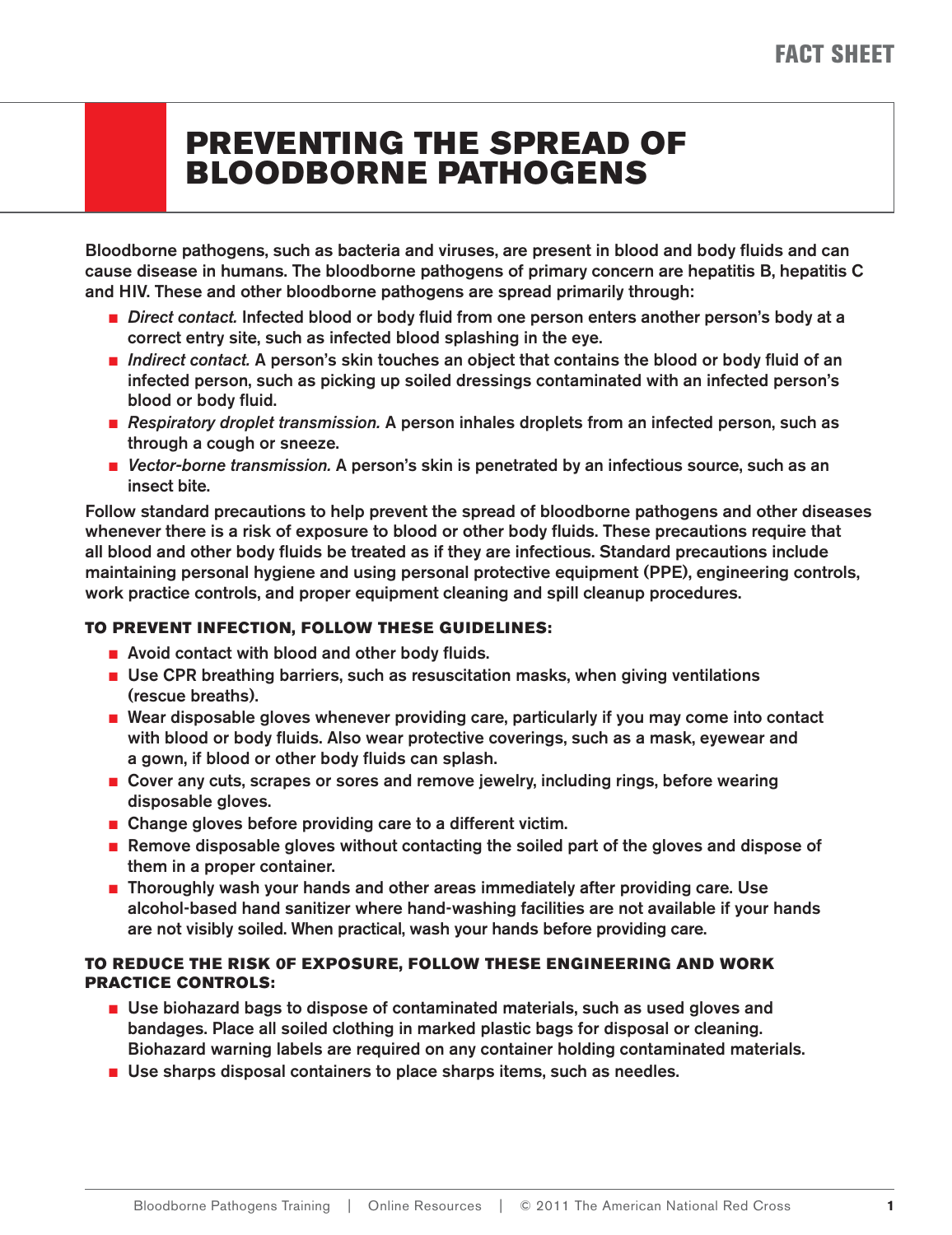- **Clean and disinfect all equipment and work surfaces soiled by blood or body fluids.** 
	- { **Use a fresh disinfectant solution of approximately 1½ cups of liquid chlorine bleach to 1 gallon of water (1 part bleach per 9 parts water, or about a 10% solution) and allow it to stand for at least 10 minutes.**
	- { **Scrub soiled boots, leather shoes and other leather goods, such as belts, with soap, a brush and hot water. If worn, wash and dry uniforms according to the manufacturer's instructions.**

#### **IF YOU ARE EXPOSED, TAKE THE FOLLOWING STEPS IMMEDIATELY:**

- Wash needlestick injuries, cuts and exposed skin thoroughly with soap and water.
- If splashed with blood or potentially infectious material around the mouth or nose, **fl ush the area with water.**
- If splashed in or around the eyes, irrigate with clean water, saline or sterile irrigants for **20 minutes.**
- **Report the incident to the appropriate person identified in your employer's exposure control plan immediately. Additionally, report the incident to emergency medical services (EMS) personnel who take over care.**
- **Record the incident by writing down what happened. Include the date, time and circumstances of the exposure; any actions taken after the exposure; and any other information required by your employer.**
- Seek immediate follow-up care as identified in your employer's exposure control plan.

**Occupational Safety and Health Administration (OSHA) regulations require employers to have an exposure control plan, a written program outlining the protective measures the employer will take to eliminate or minimize employee exposure incidents. The exposure control plan guidelines should be**  made available to employees and should specifically explain what they need to do to prevent the spread **of infectious diseases.** 

**Additionally, OSHA requires that a hepatitis B vaccination series be made available to all employees who have occupational exposure within 10 working days of initial assignment, after appropriate training has been completed. However, employees may decide not to have the vaccination. The employer must make the vaccination available if an employee later decides to accept the vaccination.**

**Check out OSHA's website [\(www.osha.gov\)](www.osha.gov ) or refer to your employer's exposure control officer for more information on OSHA's Bloodborne Pathogens Standard (29 CFR part 1910.1030).**